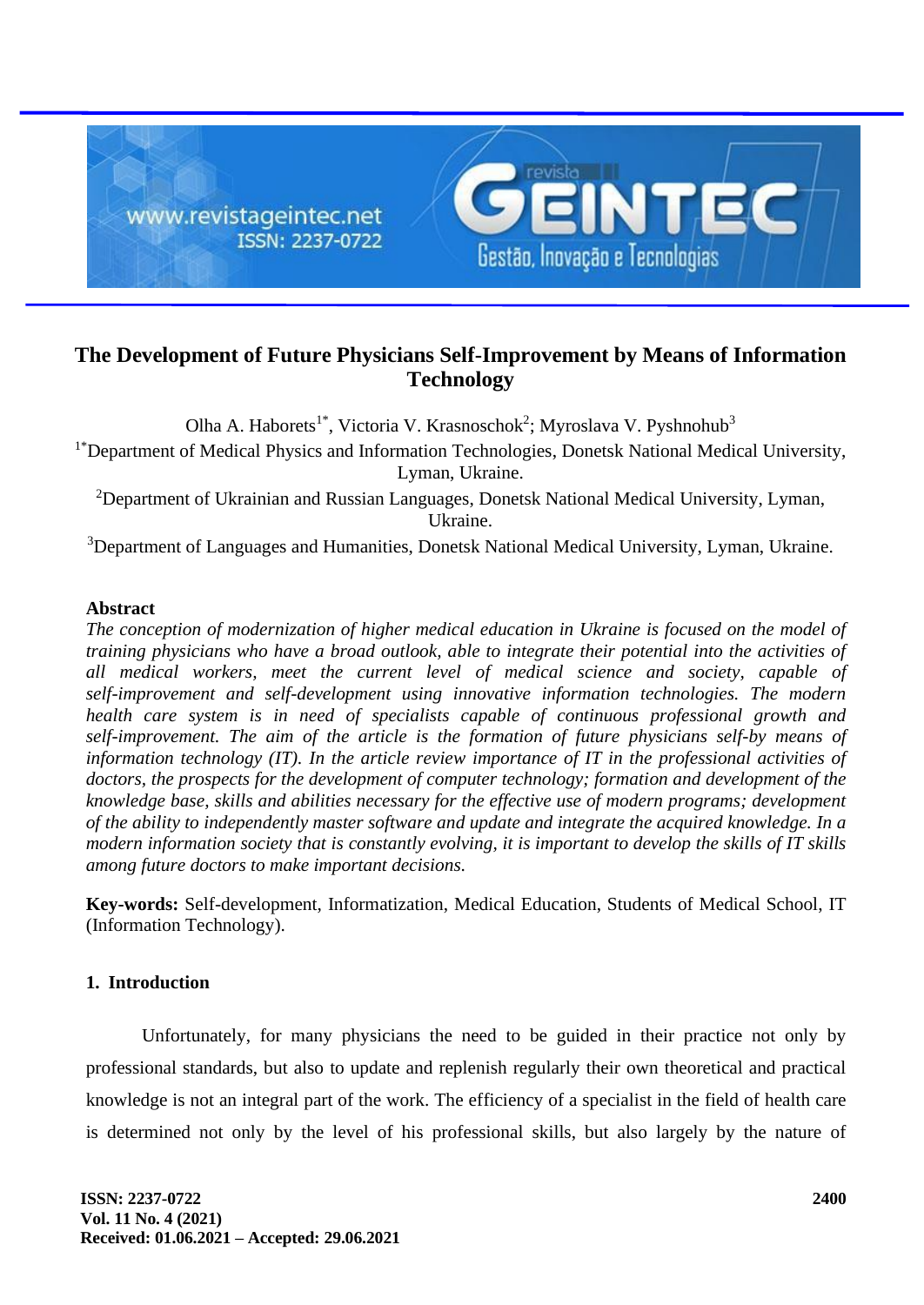professional self-determination, attitude to the profession, professional identification. Therefore, it is important to develop an attitude to personality-oriented professional self-improvement in the training of future professionals, which is achieved by creating certain conditions for students to know their motives, goals and opportunities for personal properties and qualities (Shandruk et al. 2019). As noted by O.A. Haborets (2019a), the problem of self-improvement of the individual is widely represented in the philosophical, pedagogical and psychological literature and at the present stage of development of Ukrainian education acquires special significance.

The adoption of the new law "About Higher Education" has led to a number of competency requirements for the modern specialist, as the ability to solve certain problems of the patient through the selection and evaluation of information of medical history taking, examination; the ability to make balanced decisions under emergency conditions, the ability to make early diagnosis in the initial, undifferentiated stages of the disease; ability to prescribe medical and diagnostic interventions rationally, etc. In the context of radical transformations of higher education caused by the emergence of a society of knowledge and information, there are several important aspects, that are crucially important for consideration of the development of research skills in the sphere of the student's information culture. Firstly, the emergence of information technology has changed the usual process of communication between teacher and student, their role positions: the interpreter of knowledge was the student, and the teacher began to perform only the functions of coordinator of educational information. Secondly, information technology in higher medical education is a set of methods of mastering fundamental natural and humanitarian knowledge and methods of professional and practical activities based on the teacher – student and IT tools interaction aimed at achieving learning outcomes. Their use contributes to the expansion of didactic opportunities in the organization of students self-improvement, that is:

- 1. Ensuring the flexibility of the educational process through variability;
- 2. Transformation of the content, methods and forms of education, organization of educational classes, combination of various methods to ensure a differentiated approach to students (different levels of difficulty and scope of tasks, the pace of their implementation);
- 3. Activation of the students educational and cognitive activity with the help of modeling of a qualitatively new type of visualization of the educational material not only real, but also virtual objects, processes and phenomena, game learning;
- 4. Intensification the students motivation and cognitive interest in learning through innovative methods, individualization of learning;
- 5. Mobility based on the implementation of technical capabilities of the computer;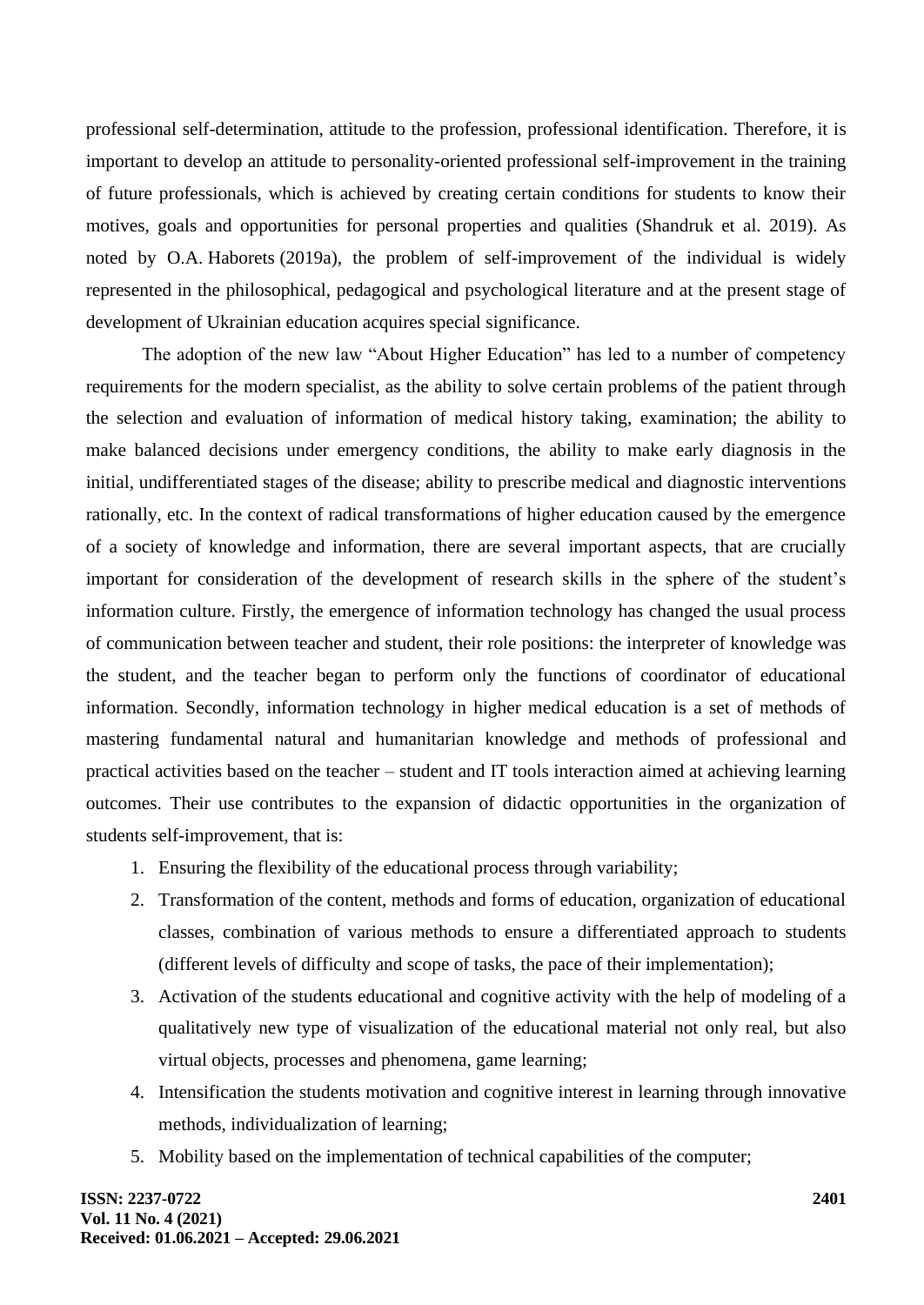- 6. Implementation of pedagogical correction and continuous feedback and communication;
- 7. Qualitative changes in educational activities in general and checkup (test checkup with diagnosis, with feedback and evaluation of stages, distance education).

Though information technology is used as a means to increase the effectiveness of students self-improvement, still their opportunities are much wider, as evidenced by the experience of other countries (Sangra and Gonzalez-Sanmamed 2010). In this regard, the introduction of information technology in the training of modern physicians will promote the formation of professionals mobility in related activities, make them able to think creatively, make decisions independently, develop a culture of business relations, in other words – motivation for continuous self-improvement.

#### **2. Materials and Methods**

The rapid pace of informatization of society, including education, involves the ability to use information technology (hereinafter referred to as  $-$  IT) to improve the quality of professional training. The system-subject approach with the development of IT becomes more and more widespread, which radically changes the process of professional training of future specialists. Modern medical-diagnostic process is impossible to imagine without the technical component such as ultrasound, MRI, X-ray diagnostic methods, sensors of medical and biological information, laser and electrotherapy, computer analysis of tomography, ultrasound, EEG, ECG, radiography; system of automated data analysis of microbiological, virological research and the list is endless. No one doubts that the future physician must have basic computer skills and software applications. However, there are still a number of problems in the organization of the educational process and methods of teaching disciplines using modern information technology (IT) in higher medical education:

- 1. Lack of knowledge in using traditional IT tools in educational process;
- 2. Lack of tools in implementation of IT;
- 3. Teaching methods are not worked out in a proper way due to the rapid digital development.

#### **3. Results and Discussion**

Nowadays, the informatization of education is treated as a system of interconnected organizational and legal, socio-economic, scientific and technical, production and management processes aimed at meeting the educational, informational, computing and telecommunications needs of participants of the educational process. According to T. Velychko (2002), computer technology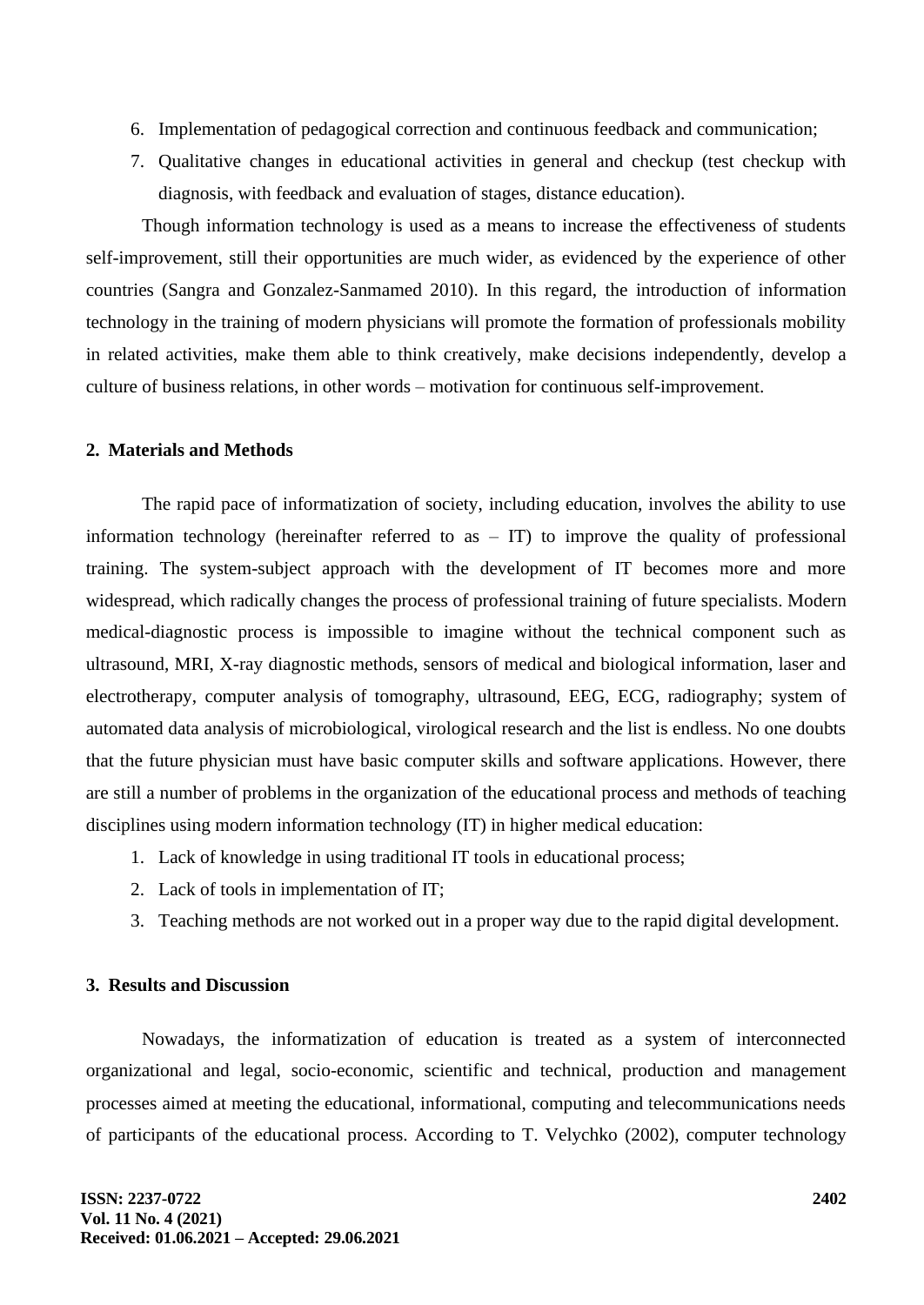has the ability to influence the student in various ways: first, he can get much more educational material than in the process of communicating with the teacher; second, the student develops the ability to work with information, make optimal decisions, develop communication skills that is a driving force for self-improvement; third, such technology prepares the student to become a person in the information society.

During the study, the style of communication with the computer can be adapted to the individual characteristics of the student. The dialogic nature of computer learning has a positive effect, where the student of higher education maintains a state of psychological comfort while communicating with a computer. Using computer technology, one can actively involve students in the learning process, influence motivation significantly for the chosen profession, expand the set of educational tasks. It is also possible to assess the effectiveness of the solution, including the unexpected, chosen strategy and constantly monitor the correctness of the solution. Studying in higher education establishment, medical students should understand that the use of modern information technology in the field of health care has become not only convenient, but also usually just a necessary tool for improvement and self-development. It is difficult for a practitioner to follow systematically new scientific publications related to his or her specialty under a variety of circumstances. Therefore, it is advisable to use the Internet as a source of professional information, thanks to which this industry is acquiring completely new features today, as most medical research cannot exist without a computer and special software for it.

Such studies include computed tomography, magnetic resonance imaging, ultrasonography, isotope studies, and more. The amount of information obtained is so large that without special computer programs, the doctor would not be able to perceive and process it. The use of IT is accompanied by significant changes in medical theory and practice, which necessitates the need to adjust the training of health professionals. In our opinion, the integration of professional, natural sciences, humanities and medical informatics will contribute to this efficiency, that provides for further development forecasting of science and technology. The implementation of IT in the future physicians training program requires the use of integrative learning and the search for appropriate methods. Formation of skills at mastering these technologies needs to be carried out purposefully and systematically. Students should be aware of the challenges they will face in implementing computer solutions to real-world medical problems. The teacher has to demonstrate the coordination between the stages of computer use, to form the ability to compose an algorithm of actions while using information technology (Velychko 2002).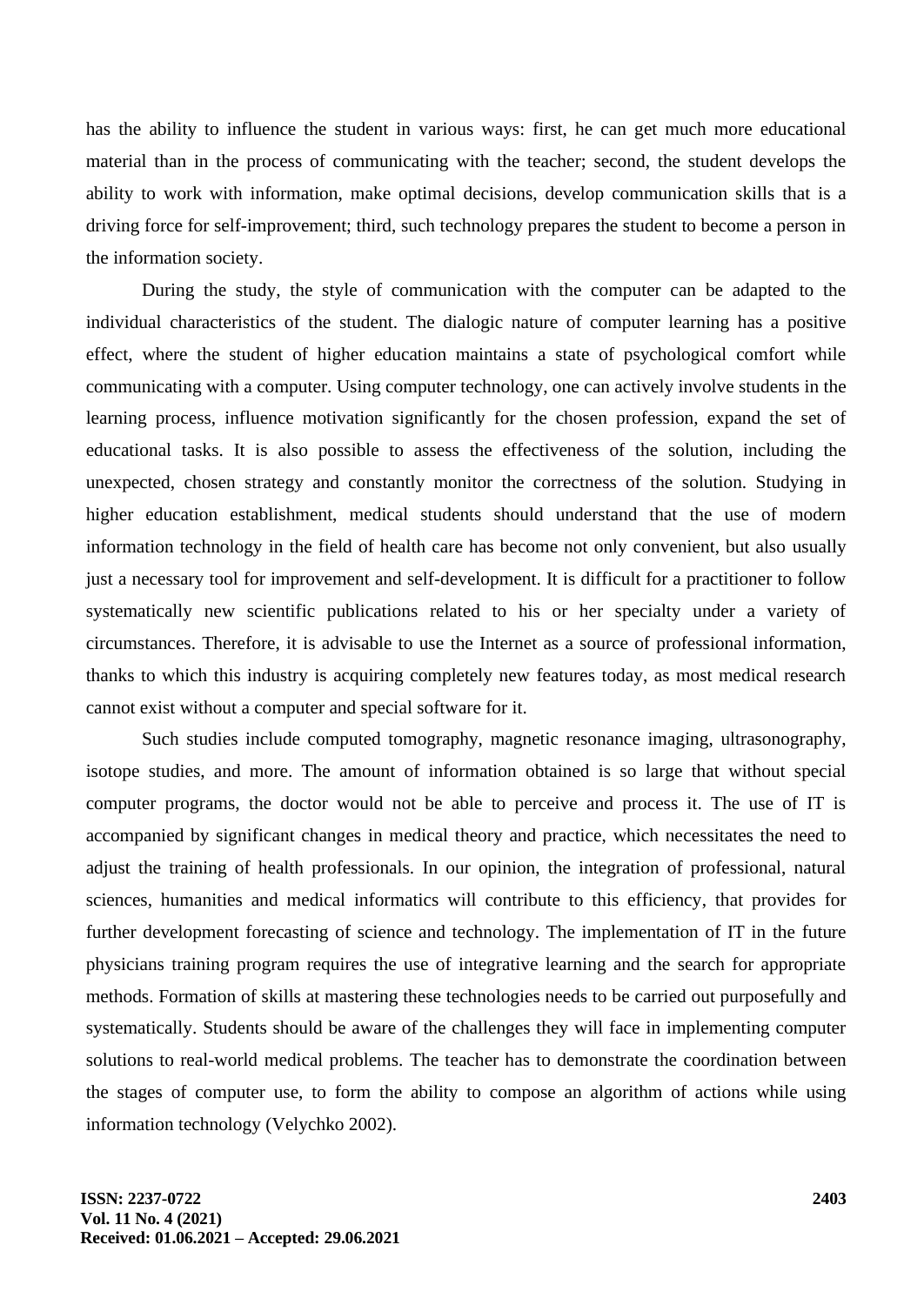High-quality mastery by future health professionals of the IT leads to effective organization of processing, storage of information and minimization of spatial and temporal barriers to its dissemination. Today, based on the merger of educational and information technologies, should become typical a tendency in training the future doctors, to form fundamentally new integrated learning technologies, including e-learning platforms, that allow to create effective online courses and manage the learning process and common actions through web access. Modern platforms are able to work with a large number of users from different countries and have significant opportunities for training courses. The space of each course contains a number of tools that allow the teacher: to provide a description of the course, provide information in any format (text, images, videos), administer public and private forums, develop learning pathways, group students, prepare for their online tasks (individual, project, group) and manage the deadlines, have continuous feedback from students (Haborets 2019b). In recent years, educational electronic publications and scientific sources have become quite popular due to the possibilities of rapid modification and interactivity.

The most important advantage of electronic publications is their availability to the student at any time. All fragments of electronic publications can be built on the principle that the consumer is given not the passive role of the reader, but the active role of the participant. One of the manifestations of interactivity is the ability to model and visualize quite complex physiological processes and phenomena, such as the state of cells, atoms, their nuclei and electrons, the passage of electrical pulses and X-rays in different environments and more. Working with the relevant fragments of the electronic edition and independently determining the magnitude of input and output signals or angles of incidence of rays, the future doctor feels like a participant in such a computer experiment, a researcher of processes and phenomena occurring in a living organism. Computer technology greatly facilitates the work of physicians, because the results of the patient examinations, transmitted to the computer, are instantly processed to detect abnormal test results, and in a few minutes, you can get comprehensive information about a possible diagnosis. Today in medicine first of all contact monitors are used for registration of these or those physiological indicators. Two areas that complement each other are considered to be promising. The first one is a non-contact monitoring system based on video processing (for example, technology that allows you to measure a person heart rate with video: the algorithm enhances the smallest changes in complexion associated with the inflow and outflow of blood during each heartbeat). The second area is implanted sensors that detect arrhythmias that cannot be detected during a routine visit to the doctor.

Methods and means of personal medicine allow individual control of the health of each patient, taking into account the physiological characteristics of his body and living conditions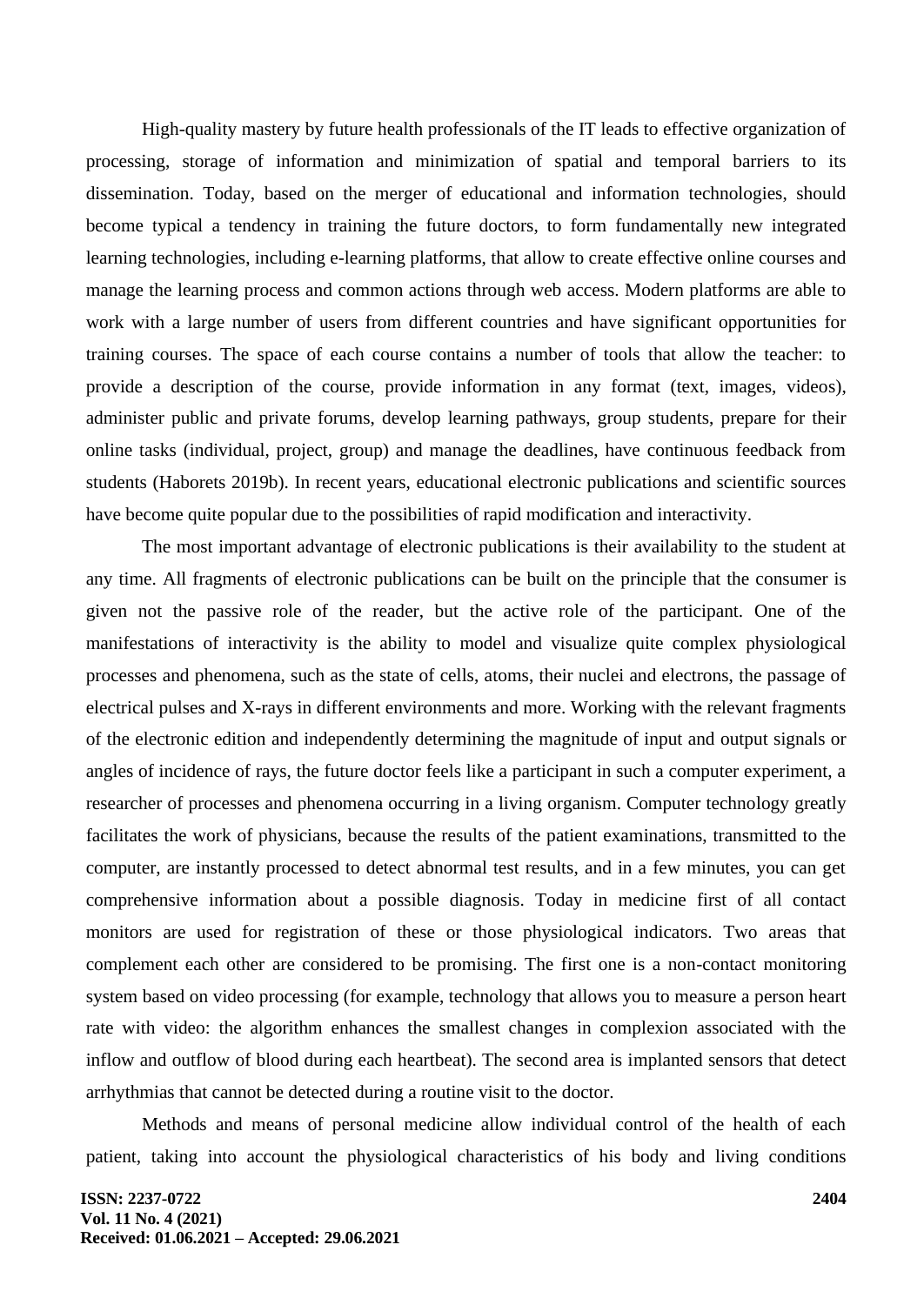(e.g. diet, sleep, level of exercise, etc.). Not only multifunctional specialized medical devices (Holter ECG monitoring, pulse oximeter), but also devices of "body" electronics (pulse meters, fitness bracelets, watches or mobile applications) are used to ensure long-term monitoring of vital human health indicators. Computer technology is present in any field of modern medicine. In particular, the latest surgery is impossible to imagine without modern technologies, the use of which has led to radical changes in it. One way of technological innovation is to use the capabilities of robots as precision instruments, which are controlled by software by surgeons. When performing surgical interventions, it contributes to the development of medicine in two areas: telesurgery (the physician controls the robot without contacting the patient) and surgery with minimal intervention. An important direction in the development of modern medical chemistry is the development and improvement of theoretical methods for studying the mechanisms of action of drugs, predicting their activity. For this purpose, virtual screening is used – a computer assessment of the affinity or biological activity of a significant number of biological compounds based on modeling their interaction with the corresponding target molecule. By studying the relationship between the structure of known compounds, it is possible to construct a new molecule with predetermined properties. These methods are used not only to modify known structures in order to improve their properties, but also to find new compounds in computer databases of molecules. The use of IT in higher medical education contributes to the effective conduct of distance learning, which allows you to independently control the process of acquiring a profession, plan the educational activities without the need for constant help from the teacher. Such training provides freedom of choice of content, forms of presentation of the complexity of educational material.

Modern information technologies help participants of distance learning: fast enough to transmit information of any kind (text, graphics, audio, visual, etc.) and volume over long distances; edit information from your workplace; communicate and consult with various specialists and their teachers via the Internet; quickly interact in real time (participate in operations, training, conferences), which ensures the availability and openness of distance learning, i.e. allows the doctor to study at a convenient time for him almost a lifetime without special trips. It is also worth noting that the capabilities of medical informatics allow for effective computer screening research in the health care system. Conducting them remotely with the help of computer surveys, questionnaires, testing and other methods improves the quality and speed of health assessment of various groups of the population, identification of risk groups and preventive measures. The medical expert systems used in this case are a set of computer software and hardware and are used for the correct adoption of treatment and prevention tactics by a physician. Computerized physicians workplaces provide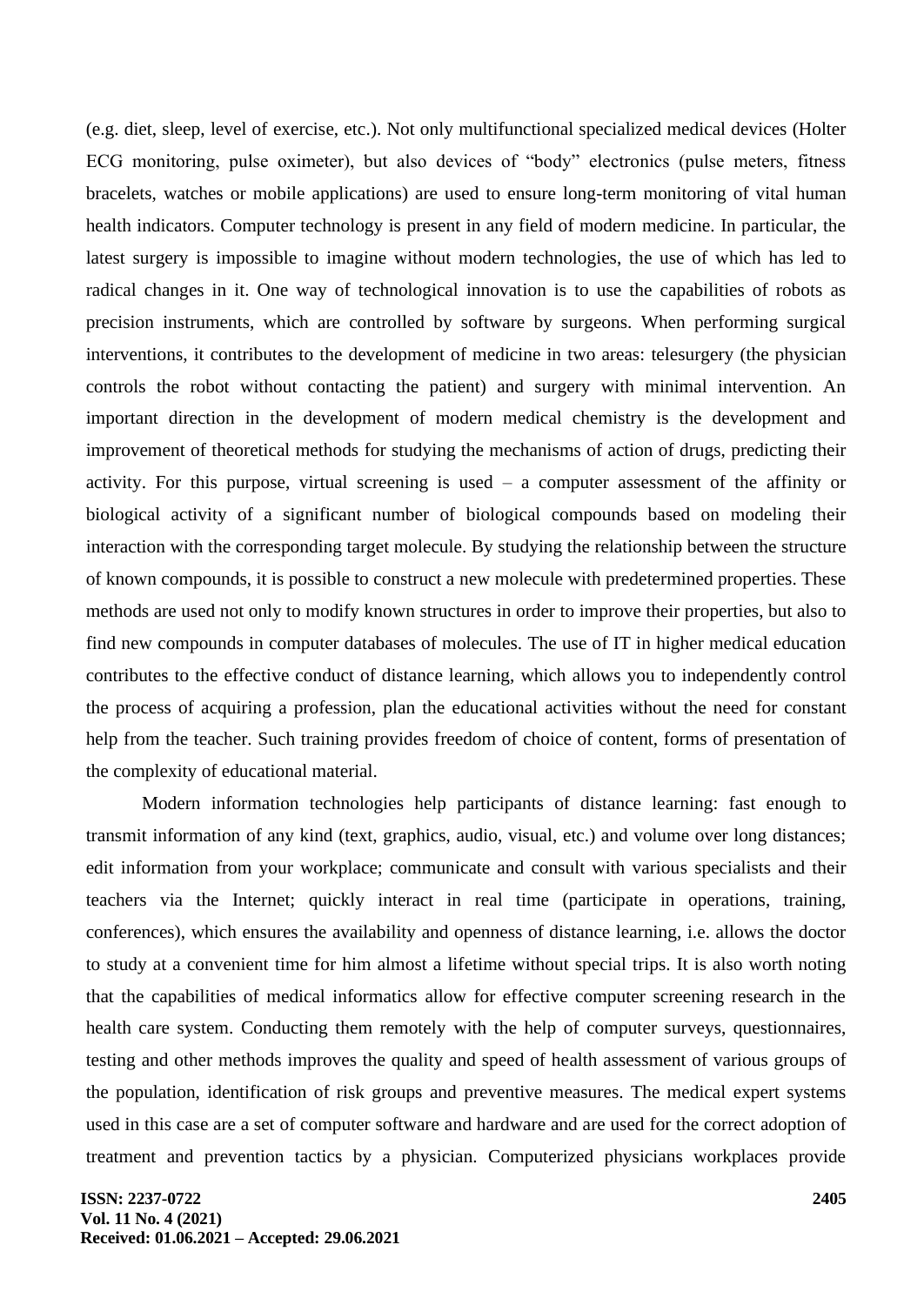information comfort, speed of access and completeness of information. In particular, the use of a computer in diagnostics allows you to remember and store images from the device with their subsequent use for medical practice and educational process; filter images with clear separation of the desired areas and their magnification on the monitor; sort by pathologies with the formation of appropriate databases, etc.

The organization of the educational process with the use of observation of the most realistic picture increases motivation and success in obtaining knowledge, stimulates brain activity. One of the promising educational methods of modern information technology can be virtual reality, which is modeled by a computer and considered as a special information environment in which objects are represented in three dimensions. In order to increase the informativeness of the educational process of the discipline of Human Anatomy, use touch interactive tables with appropriate software that allows you to process blocks of various additional information. As a result, a number of virtual anatomy programs have been integrated into the database, allowing mobile anatomical objects to be operated in 3D mode, as well as the layered structure of the human body. It should be noted that IT is used not only in teaching professional or natural sciences, but is an integral part of the language component, because knowledge of foreign languages, in particular, is the key to successful mastery of a technology, obtaining information from primary sources, and provides the opportunity to be aware of the latest technical and medical developments in the shortest possible time. Students who master foreign languages can process current materials from electronic versions of well-known foreign language publications, communicate by correspondence on the websites of international youth magazines. When teaching a foreign language in a medical school, lecturers try not only use traditionally introduced technologies that have become an integral part of language teaching methods: Internet resources (text, audio and video information, e-mail, forums, chats); electronic lexicographic sources (network and local versions); multimedia textbooks and interactive books, as well as the latest IT, which is the driving force for better learning: mobile applications, online quests, one of the means of IT – BYOD, which means "bring your own device" (for lessons), the essence of which is that the gadget becomes a tool in learning and turns students ideas about the potential of their electronic devices and gives the opportunity to use in the school when learning a language that was previously prohibited; extracurricular activities that integrate the use of IT with natural sciences, humanities and vocational subjects.

In the process of learning professional communication in a foreign language, different types of work with modern information technologies are used, which help to increase motivation, and thus independent after classroom work. Implementation of modern IT communication training with future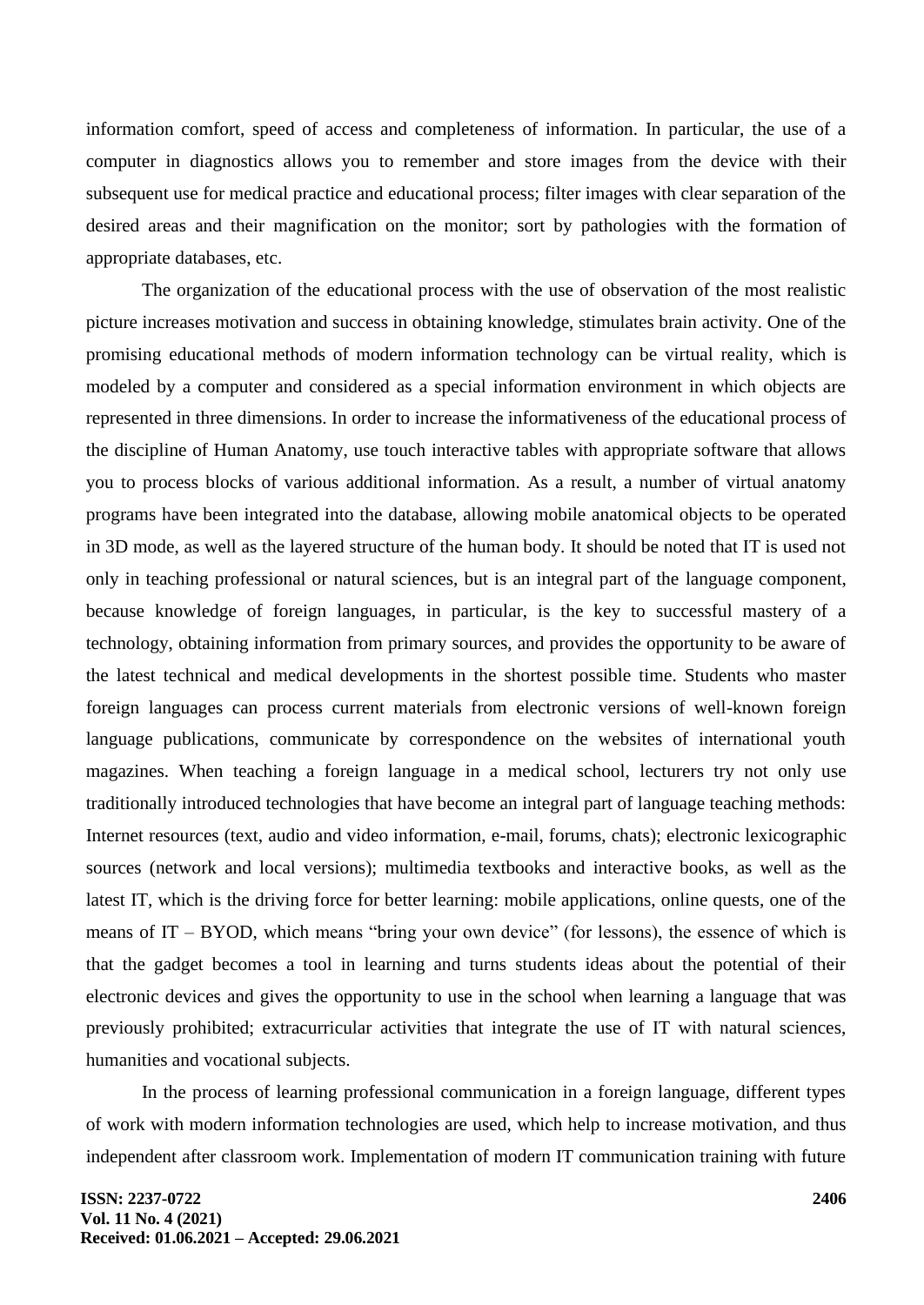professional activities, allows students to realize the importance of a foreign language in professional development, teaches them to improve their knowledge and apply them in practice – to search and analyze foreign language media and the Internet, prepare messages and research on professional topics (Haborets and Pyshnohub 2020). A number of elective courses, including the "European Standard for Computer Literacy", are taught alongside medical informatics to provide sufficient IT knowledge in medical school. The program of this discipline is developed in accordance with the approximate curricula of undergraduate training of masters of higher education in the field of knowledge "Health" for the specialty "Medicine" is taught to form and develop basic competencies of information technology to ensure the rational use of modern general purpose software data.

The main tasks of studying the discipline are:

- 1) Formation and development of knowledge, skills and knowledge bases necessary for effective use of modern general-purpose applications in educational and cognitive activities and everyday life;
- 2) Acquainting students with the role of new information technologies in professional activities, with the prospects for the development of computer equipment and the importance of continuous self-improvement;
- 3) Developing the ability to independently master various software tools and update and integrate the acquired knowledge. The study of this course provides the development of basic competence in the field of IT in future physicians and lays the foundation for the study of disciplines "Medical Informatics" and "Biostatistics".

#### **4. Conclusions**

Thus, the integration of natural sciences, humanities and professional skills by means of modern information technologies ensures the development of self-improvement in the context of the professionalism of a future physician and creates conditions for the education throughout all practical activities. At the present stage of development of higher medical education institutions there is a tendency to use fundamentally new integrated technologies of educational activities, which allow lecturers to effectively manage the learning process. The use of IT in the training of future physicians affects the formation of their professional competence and motivation for self-improvement, which provides top-notch skills while making important decisions, including in critical situations.